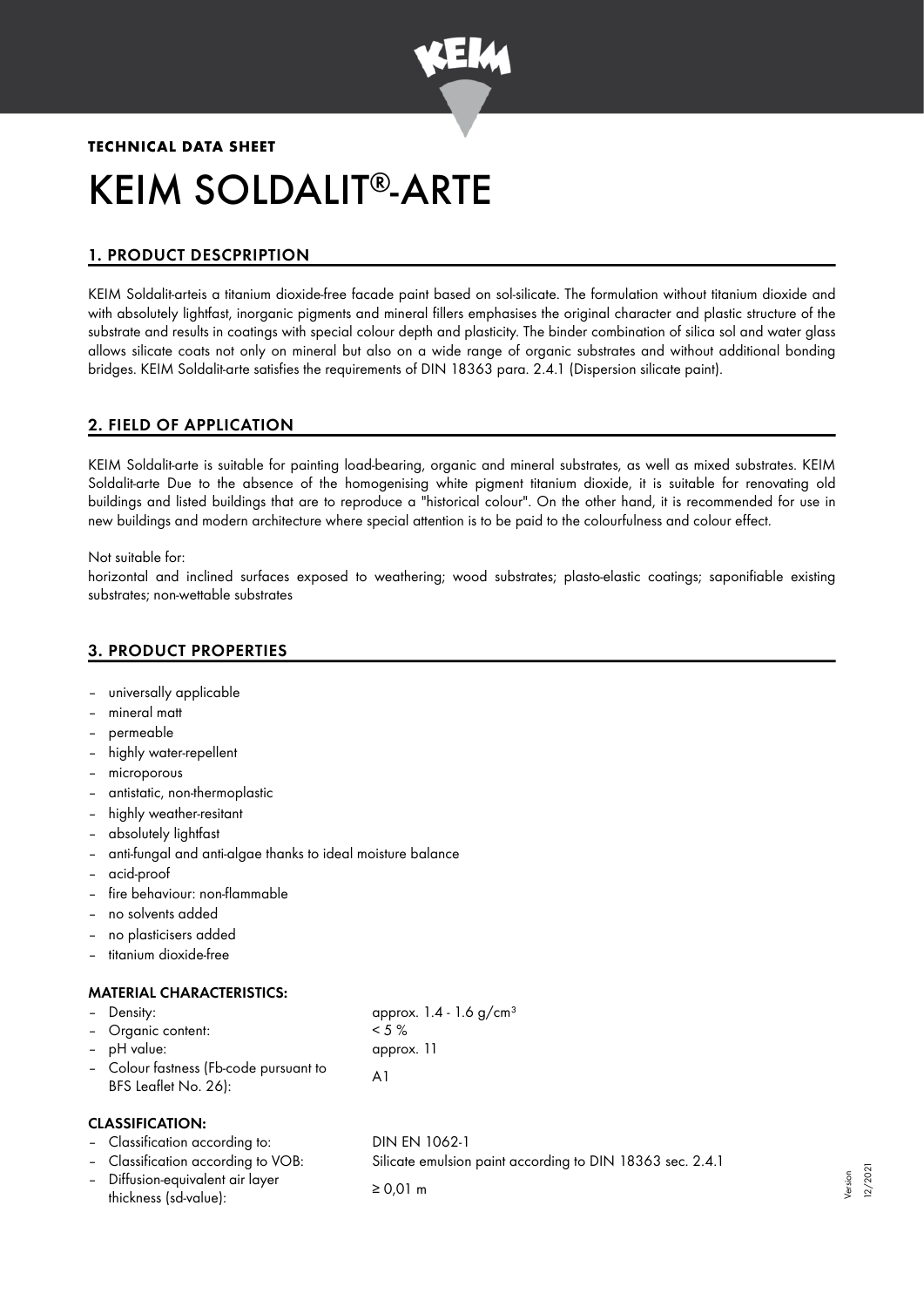## **TECHNICAL DATA SHEET - KEIM SOLDALIT®-ARTE**

| - Diffusion-equivalent air layer<br>thickness class:         | V1                             |
|--------------------------------------------------------------|--------------------------------|
| - Test standard Diffusion equivalent air<br>layer thickness: | <b>DIN EN ISO 7783</b>         |
| - Water permeability:                                        | $<$ 0,1 kg/(m <sup>2</sup> √h) |
| - Water permeability rate class:                             | W3                             |
| - Test standard Water permeability<br>rate:                  | DIN EN 1062-3                  |
| - Gloss level at $85^\circ$ :                                | matt                           |

#### COLOUR SHADES:

White and colour shades only with purely mineral, light-resistant pigments. Natural white pigmented with Lithopone, raw white (unpigmented). Can be tinted on the building site exclusively with KEIM Soldalit monochrome shades. The optical impression of the individual colour shade is naturally influenced by the respective substrate. Therefore, and due to the titanium-free formulation, slight colour deviations are possible in comparison to the colour chart or in comparison of different substrates to each other, depending on the substrate and colour shade. When selecting the colour shade for ETICS, observe  $LRV \geq 30$ .

## 4. APPLICATION INSTRUCTIONS

#### SUBSTRATE PREPARATION:

The substrate must be dry, sound, free from chalking, clean and dust-free. Loose parts of existing coatings must be removed mechanically or by high-pressure water jetting. Defective areas must be filled and texture-matched using a suitable repair material. Any sintered layers on new renders must be removed with KEIM Ätzflüssigkeit (lime remover) according to instructions. New render areas (repairs) are generally to be pretreated with KEIM Ätzflüssigkeit (lime remover) according to the specifications in the Technical Data Sheet. Strongly absorbing surfaces must be primed with KEIM Soldalit-Fixativ. Please, refer to the Technical Data Sheet of the primer regarding application.

In case of larger cracks or strong structural differences, a primer coat with KEIM Contact-Plus might be necessary instead of KEIM Soldalit-arte.

#### APPLICATION CONDITIONS:

Ambient and substrate temperature ≥ 5 °C during application and drying. Do not apply in direct sunlight or on sun-heated substrates. Protect surfaces from direct sun, wind and rain during and after application.

#### PREPARATION OF MATERIAL:

Stir up KEIM Soldalit-arte thoroughly before application.

#### APPLICATION:

KEIM Soldalit-arte can be painted, rolled or airless sprayed (nozzle: ≥ 435 ). Processing with the brush is particularly recommended.

Primer coat: Apply KEIM Soldalit-arte in the normal case undiluted or depending on the absorbency of the substrate, diluted up to max. 5 % with KEIM Soldalit-Fixativ.

Final coat: Apply KEIM Soldalit-arte undiluted.

#### DRYING TIME:

Can be overcoated after 12 hours at the earliest (at 23°C and 50% RH). At higher relative humidity, layer thicknesses and/ or lower temperatures, drying is delayed accordingly.

#### CONSUMPTION:

approx. 0,45 kg/m² for two coatings.

These material consumption values are guide values for smooth substrates. Exact consumption values must be determined by means of test areas.

#### CLEANING OF TOOLS:

Clean immediately with water.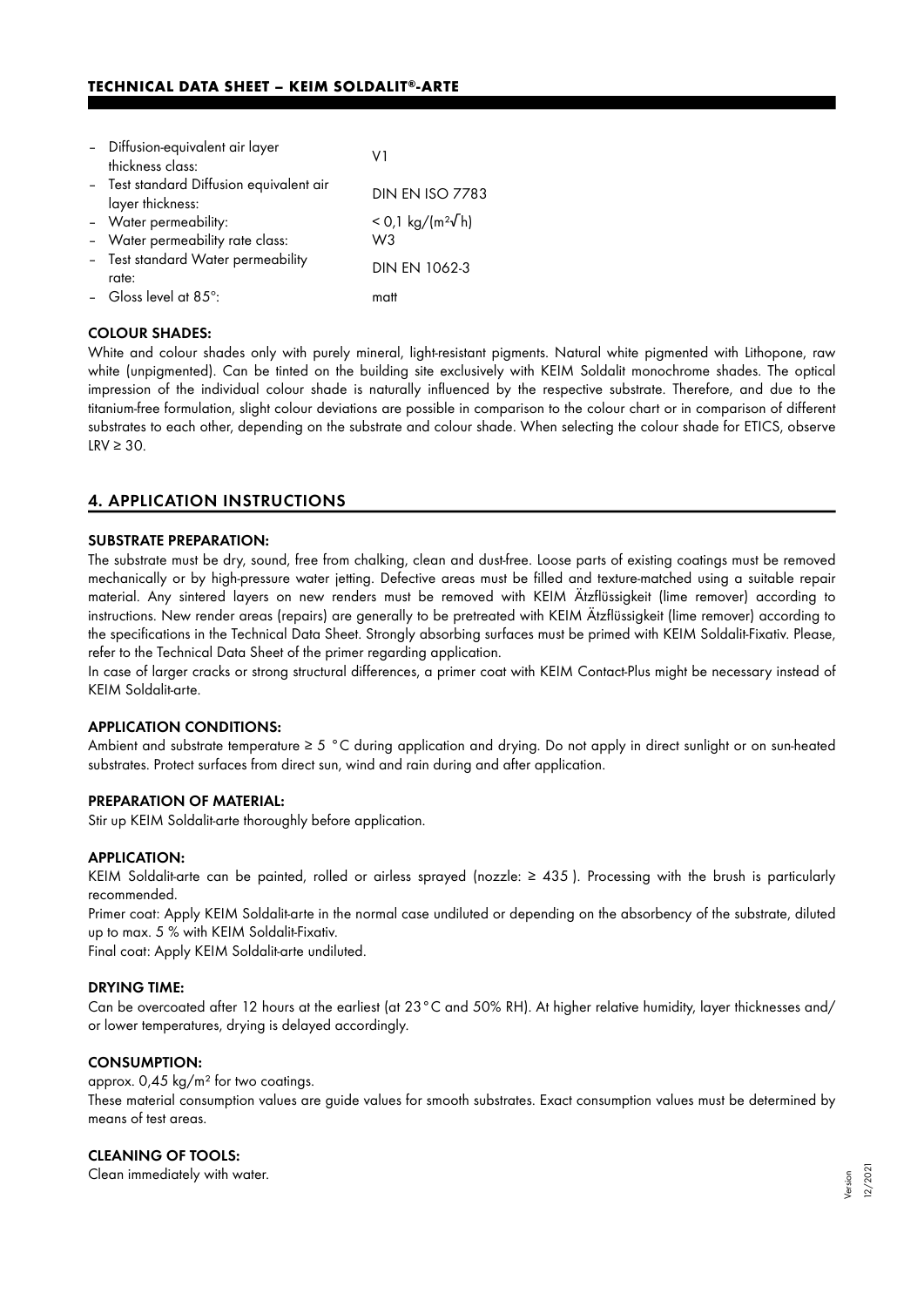## 5. PACKAGING

| <b>Container content</b> | Unit of measure | Quantity on pallet | Type of container |
|--------------------------|-----------------|--------------------|-------------------|
|                          | ĸg              | 32                 | bucket            |
|                          | kg              |                    | bucket            |
|                          | κg              | 80                 | bucket            |

## 6. STORAGE

| max. storage time | <b>Storage conditions</b>      |  |
|-------------------|--------------------------------|--|
|                   | cool                           |  |
| 12 months         | frost-free                     |  |
|                   | keep container tightly sealed. |  |

#### STORAGE INFORMATION:

Material residues from opened containers should be refilled into smaller containers to keep the air space in the bucket as low as possible.

## 7. DISPOSAL

For disposal information refer to section 13 of the safety data sheet.

#### EC WASTE CODE:

Waste code: 08 01 12

## 8. SAFETY INSTRUCTIONS

Please, refer to the Material Safety Data Sheet.

## GISCODE:

GIS code: BSW 10

## 9. GENERAL INFORMATION

Cover surfaces not to be treated, especially glass, ceramics and natural stone. Any splashes on surrounding surfaces or traffic areas must be rinsed off immediately with plenty of water. Mixing with products not part of the system or other foreign additives is not permitted.

# 10. CERTIFICATES & QUALITY SEALS